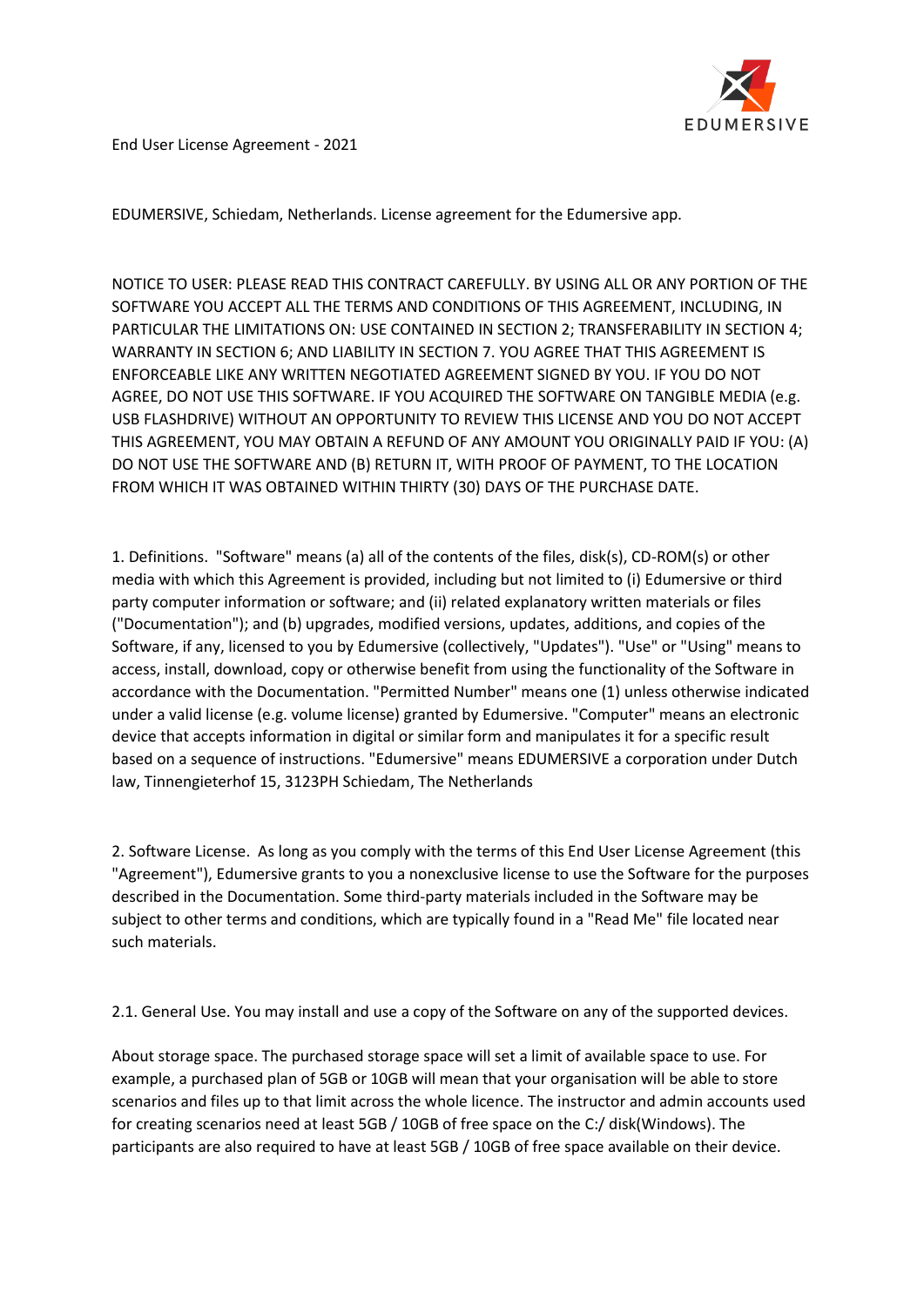

About data usage: Based on the purchased data plan, each seat has 5GB or 10GB of data usage each month. When the limit is exceeded Edumersive and its partners will block the download or updating of scenarios, or bill the extra usage. This is depended on the signed contract.

An organisation will be data capped if the limit is reached. This will mean that all the users under that plan will not be able to download any scenarios on their devices for that month. Uploading new scenarios with the Creator will still be permitted. Users who completed a scenario will also still be able to post their results. The current data usage is always visible to instructors or admins in the Administration segment of the PC application. If the limit is reached users of the Edumersive app will see a notification in the main menu. If a separate agreement is made a customer can be billed for extra data usage.

2.2 No Modification. You may not alter or modify the Software or create a new installer for the Software. The Software is licensed and distributed by Edumersive to act as a framework in which a user can create his or her own 360 video VR scenario's. You are not authorized to integrate or use the Software with any other software, plug-in or enhancement. In exception, additions to the Software by Using third party content are allowed if the third party providing such content has been certified by Edumersive in advance and in writing.

Any and all issues in relation to (the performance of) the Software Using any and all virtual (3D) environments, virtual (3D) objects, images, sounds and/or other content which were not added to the Software by Edumersive shall be for your risk and account, including (but not limited to) issues regarding backward compatibility.

3. Intellectual Property Rights. The Software and any copies that you are authorized by Edumersive to make are the intellectual property of and are owned by Edumersive and its suppliers. The structure, organization and code of the Software are the valuable trade secrets and confidential information of EDUMERSIVE. The Software is protected by copyright, including without limitation by Dutch law, international treaty provisions and applicable laws in the country in which it is being used. You may not copy the Software, except as set forth in Section 2 ("Software License"). Any copies that you are permitted to make pursuant to this Agreement must contain the same copyright and other proprietary notices that appear on or in the Software.

Unless specifically and expressly permitted by Edumersive, you agree not to modify, adapt or translate the Software. You also agree not to reverse engineer, decompile, disassemble or otherwise attempt to discover the source code of the Software.

Trademarks shall be used in accordance with accepted trademark practice, including identification of trademarks owners' names. Trademarks can only be used to identify printed output produced by the Software and such use of any trademark does not give you any rights of ownership in that trademark. Except as expressly stated herein, this Agreement does not grant you any intellectual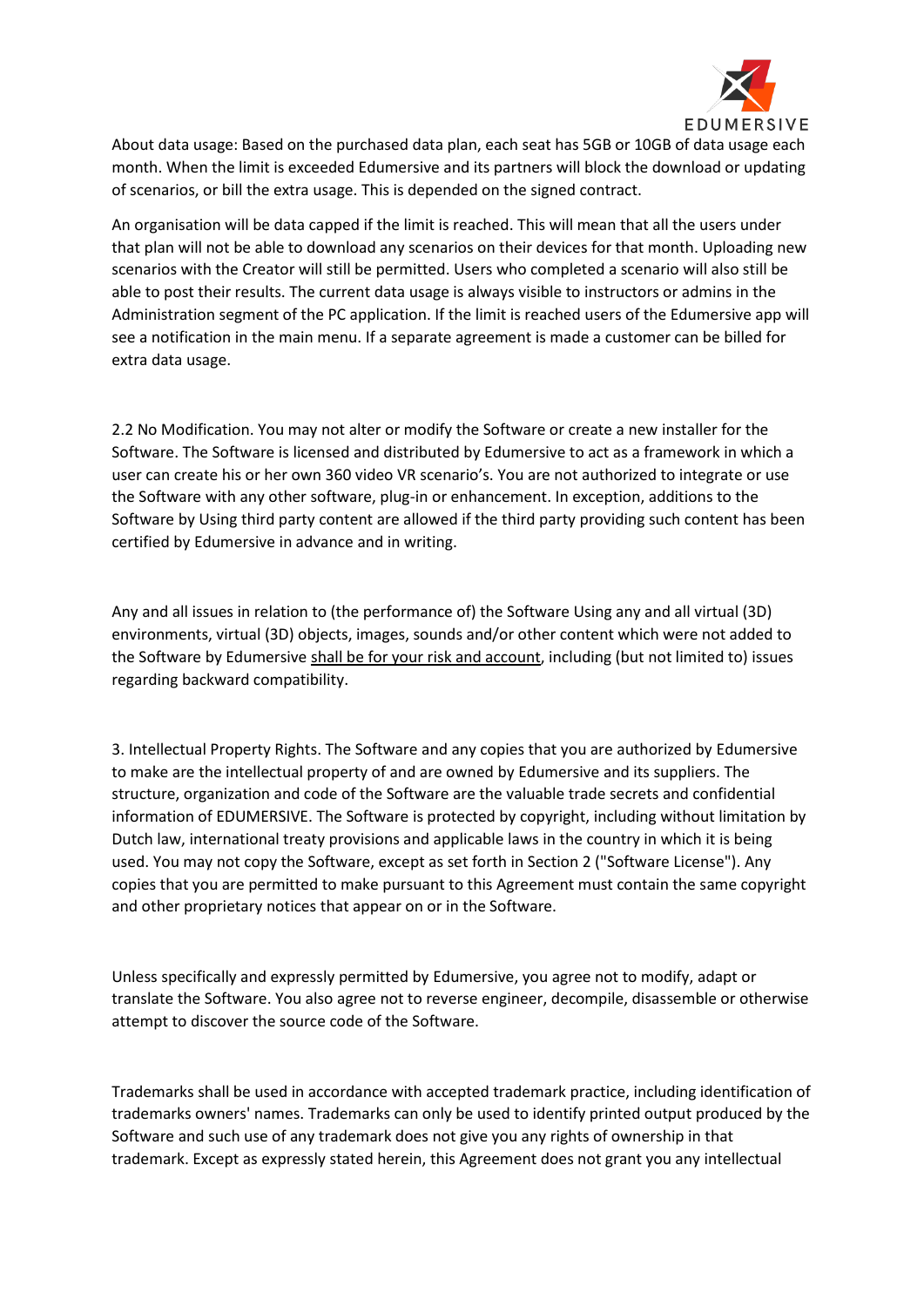

property rights in the Software and all rights not expressly granted herein are reserved by Edumersive.

If you Use Software Using any and all virtual (3D) environments, virtual (3D) objects, images, sounds and/or other content which were not added to the Software by Edumersive, you shall indemnify and defend Edumersive from and against any claim that such virtual (3D) environments, virtual (3D) objects, images, sounds and/or other content infringed and/or infringes any copyright, patent or other intellectual property right of a third party.

4. Transfer. You may not, rent, lease, sublicense or authorize all or any portion of the Software to be copied onto another user's device except as may be expressly permitted herein. You may, however, transfer all your rights to Use the Software to another person or legal entity provided that: (a) you also transfer each this Agreement, the Software and all other software or hardware bundled or preinstalled with the Software, including all copies, Updates and prior versions, and all copies of font software converted into other formats, to such person or entity; (b) you retain no copies; and (c) the receiving party accepts the terms and conditions of this Agreement and any other terms and conditions upon which you legally purchased a license to the Software. Notwithstanding the foregoing, you may not transfer education, pre-release, or not for resale copies of the Software.

5. Updates. If the Software has an Update to a previous version of the Software, you must possess a account with valid login details and payed license. Edumersive guarantees that, after a single Update, the scenarios of the previous version of the Software shall be compatible with the subsequent annual version of the Software, after which it shall be your responsibility to save such scenarios. Hence, Edumersive does not guarantee that scenarios shall be compatible with the latest version of the Software after two years. Edumersive doesn't create backups and stores it files in the C:\Users\...\AppData\LocalLow\EdumersiveBV path. This path must be accessible to the application and manual backup of files can be done by storing these files. The updates will be made through third-party launchers such as Google Play, Oculus Store and the Edumersive Launcher. In order to use the group session segment of Edumersive. The user needs to forward port 7777 UDP&TCP on his own. Edumersive takes no responsibility if any of the third-party launchers causes problems in any way. Edumersive withholds the right to change its patching software as it sees fit but will notify users and customers at least half a year in advance. If such a change is going to take place.

6. NO WARRANTY - The Software is being delivered to you "AS IS" and Edumersive makes no warranty as to its use or performance. EDUMERSIVE AND ITS SUPPLIERS DO NOT AND CANNOT WARRANT THE PERFORMANCE OR RESULTS YOU MAY OBTAIN BY USING THE SOFTWARE. EXCEPT FOR ANY WARRANTY, CONDITION, REPRESENTATION OR TERM TO THE EXTENT TO WHICH THE SAME CANNOT OR MAY NOT BE EXCLUDED OR LIMITED BY LAW APPLICABLE TO YOU IN YOUR JURISDICTION, EDUMERSIVE AND ITS SUPPLIERS MAKE NO WARRANTIES CONDITIONS, REPRESENTATIONS, OR TERMS (EXPRESS OR IMPLIED WHETHER BY STATUTE, COMMON LAW, CUSTOM, USAGE OR OTHERWISE) AS TO ANY MATTER INCLUDING WITHOUT LIMITATION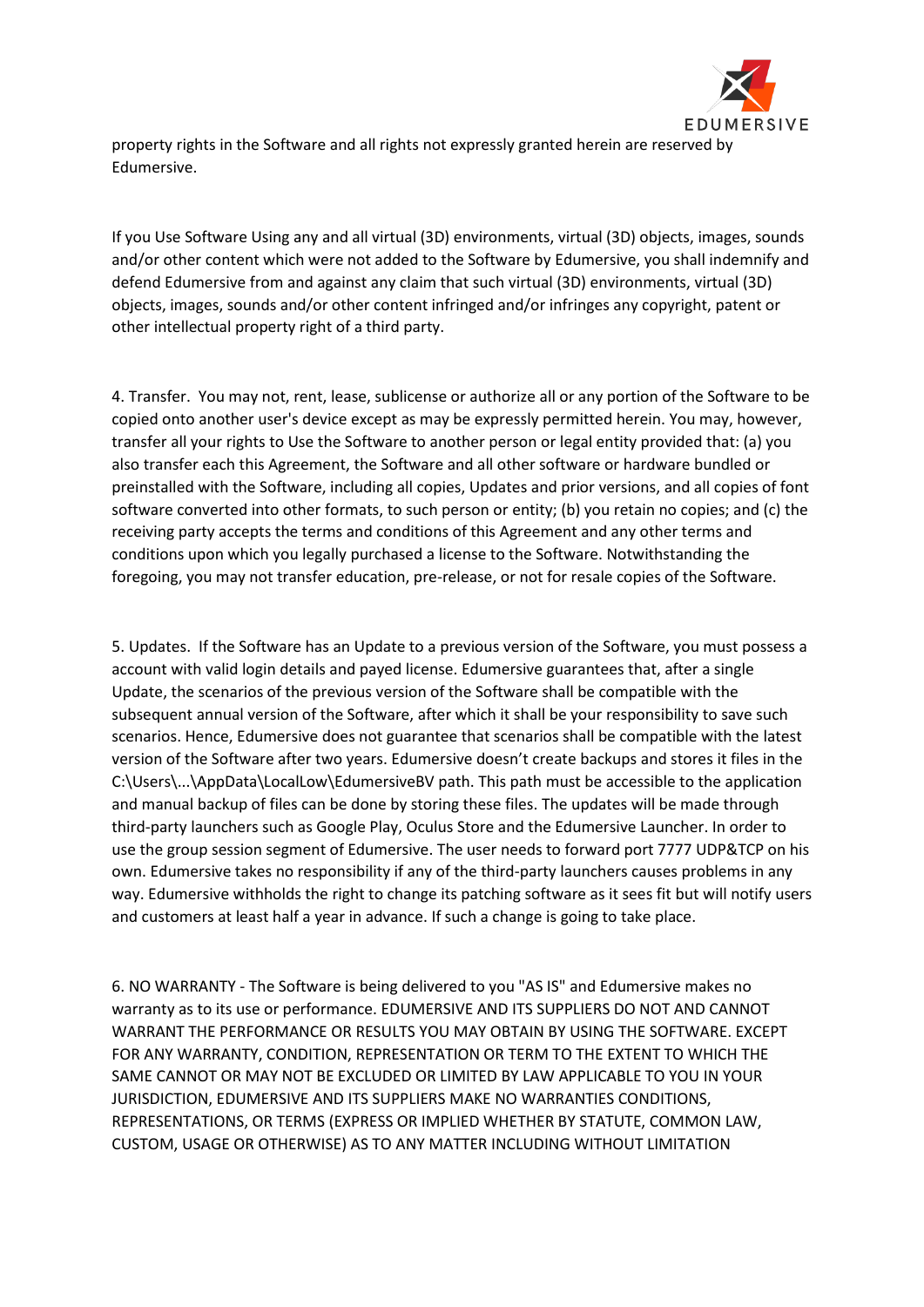

NONINFRINGEMENT OF THIRD PARTY RIGHTS, MERCHANTABILITY, INTEGRATION, SATISFACTORY QUALITY, OR FITNESS FOR ANY PARTICULAR PURPOSE.

7. LIMITATION OF LIABILITY IN NO EVENT WILL EDUMERSIVE OR ITS SUPPLIERS BE LIABLE TO YOU FOR ANY DAMAGES, CLAIMS OR COSTS WHATSOEVER OR ANY CONSEQUENTIAL, INDIRECT, INCIDENTAL DAMAGES, OR ANY LOST PROFITS OR LOST SAVINGS, EVEN IF AN EDUMERSIVE REPRESENTATIVE HAS BEEN ADVISED OF THE POSSIBILITY OF SUCH LOSS, DAMAGES, CLAIMS OR COSTS OR FOR ANY CLAIM BY ANY THIRD PARTY. THE FOREGOING LIMITATIONS AND EXCLUSIONS APPLY TO THE EXTENT PERMITTED BY APPLICABLE LAW IN YOUR JURISDICTION. EDUMERSIVE'S AGGREGATE LIABILITY AND THAT OF ITS SUPPLIERS UNDER OR IN CONNECTION WITH THIS AGREEMENT SHALL BE LIMITED TO THE AMOUNT PAID FOR THE SOFTWARE, IF ANY. Nothing contained in this Agreement limits Edumersive's liability to you in the event of death or personal injury resulting from Edumersive's negligence or for the tort of deceit (fraud). Edumersive is acting on behalf of its suppliers for the purpose of disclaiming, excluding and/or limiting obligations, warranties and liability as provided in this Agreement, but in no other respects and for no other purpose. For further information, please see the jurisdiction specific information at the end of this Agreement, if any, or contact Edumersive's Customer Support Department.

8. Export Rules. You agree that the Software will not be shipped, transferred or exported into any country or used in any manner prohibited by any applicable export laws, restrictions or regulations (collectively the "Export Laws"). In addition, if the Software is identified as export controlled items under the Export Laws, you represent and warrant that you are not a citizen, or otherwise located within, an embargoed nation and that you are not otherwise prohibited under the Export Laws from receiving the Software. All rights to Use the Software are granted on condition that such rights are forfeited if you fail to comply with the terms of this Agreement.

9. Governing Law. This Agreement will be governed by and construed in accordance with the law of the Netherlands. The court of Den Haag shall have non-exclusive jurisdiction over all disputes relating to this Agreement. This Agreement will not be governed by the conflict of law rules of any jurisdiction or the United Nations Convention on Contracts for the International Sale of Goods, the application of which is expressly excluded.

10. General Provisions. If any part of this Agreement is found void and unenforceable, it will not affect the validity of the balance of the Agreement, which shall remain valid and enforceable according to its terms. This Agreement shall not prejudice the statutory rights of any party dealing as a consumer. This Agreement may only be modified by a writing signed by an authorized officer of Edumersive. Updates may be licensed to you by Edumersive with additional or different terms. This is the entire agreement between Edumersive and you relating to the Software and it supersedes any prior representations, discussions, undertakings, communications or advertising relating to the Software. Edumersive's General Terms and Conditions apply to this Agreement, which have been filed with the Dutch Chamber of Commerce under registration number 24469270 and are accessible via the website: [https://edumersive.nl](https://edumersive.nl/) (PDF in the site footer).